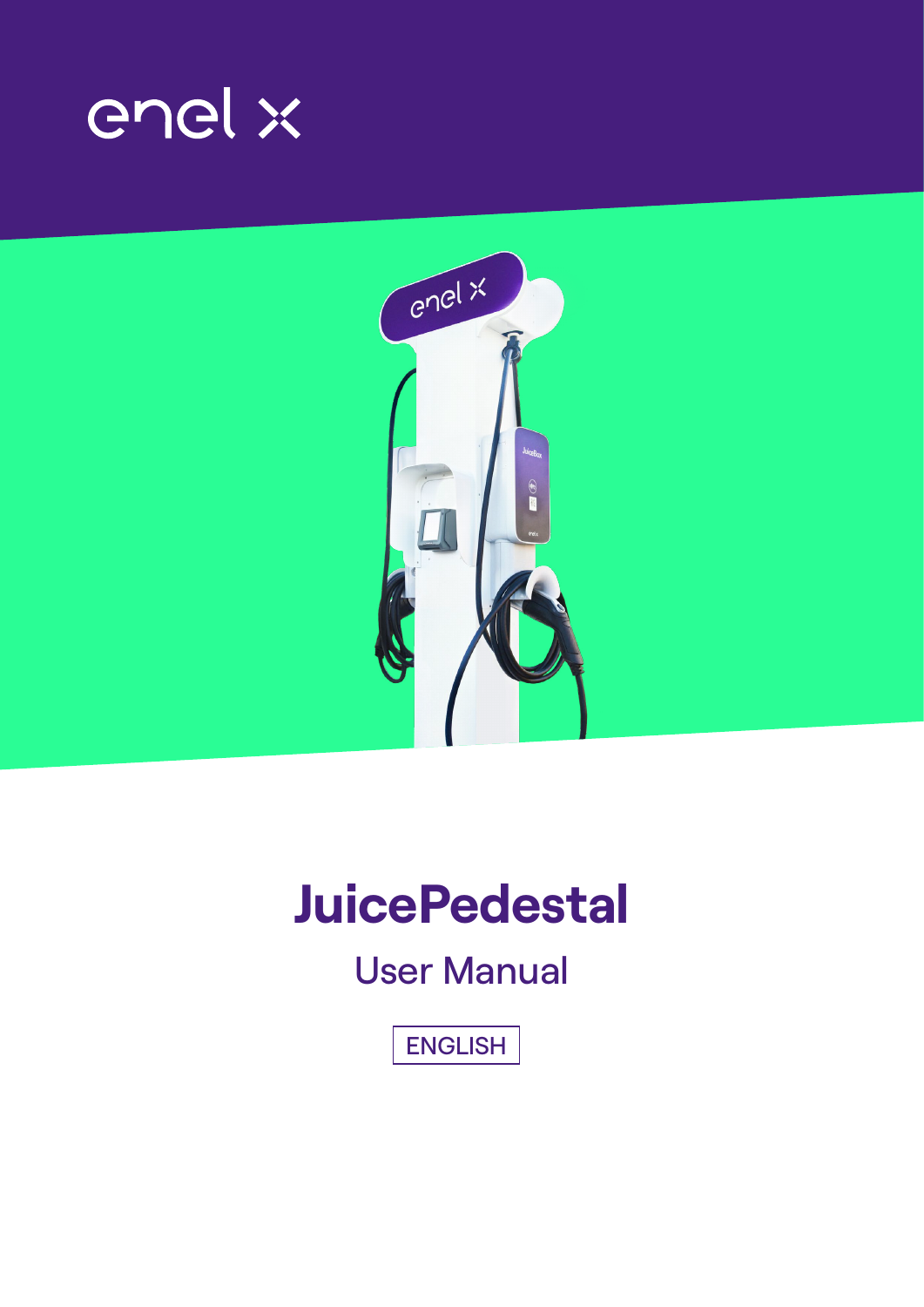### Table of contents

| Welcome                                  | 3              |
|------------------------------------------|----------------|
| <b>Site Design Guide</b>                 | 3              |
| <b>Installation Area</b>                 | 4              |
| <b>Installation</b>                      | 4              |
| <b>Replace Retractor</b>                 | $\overline{7}$ |
| <b>Unattended Payment Terminal (UPT)</b> | 14             |
| <b>Enterprise Setup</b>                  | 17             |
| Introduction                             | 17             |
| <b>Quick Guide for Administrators</b>    | 17             |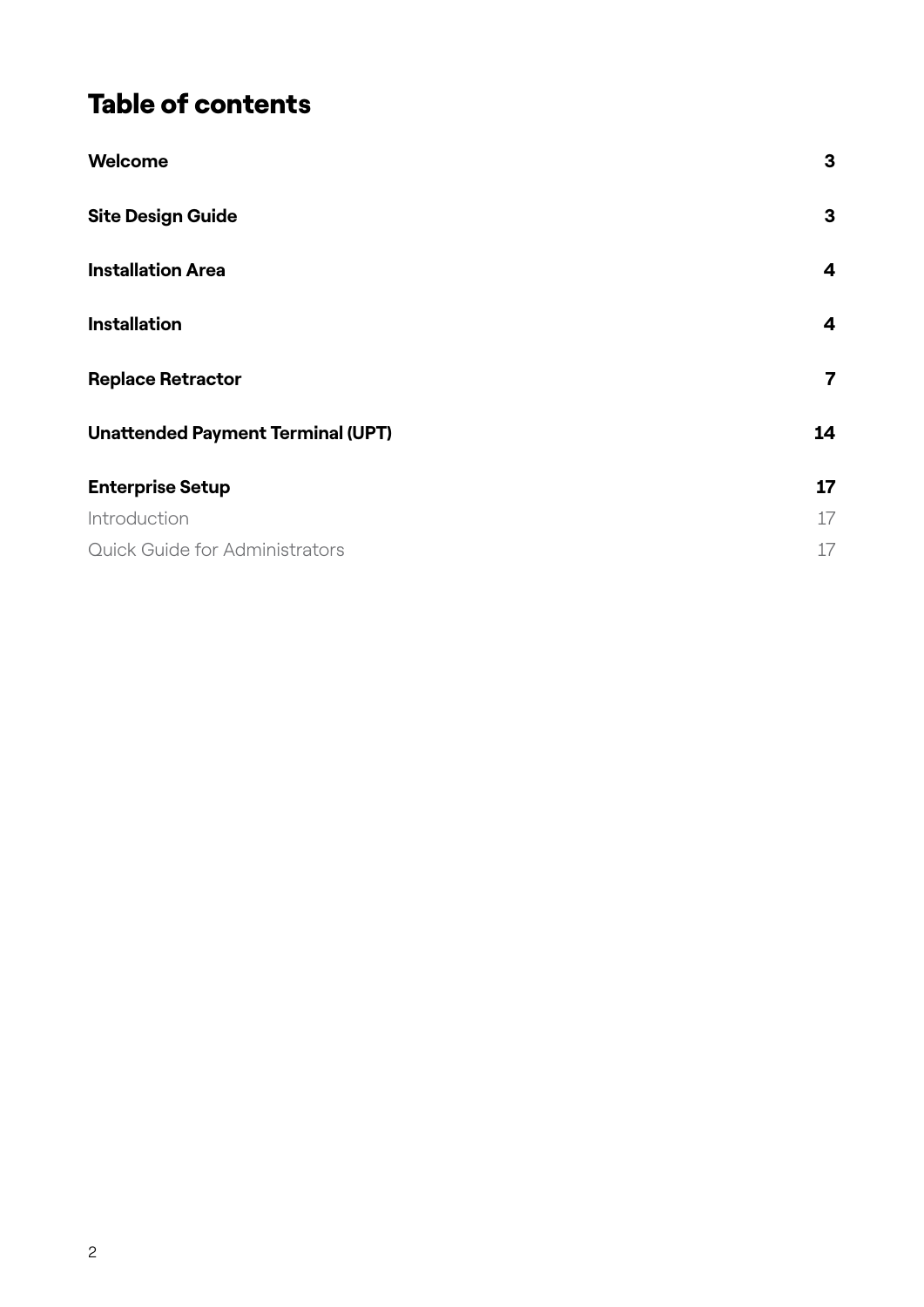### <span id="page-2-0"></span>**Welcome**

This manual explains how to install the JuicePedestal.



## Site Design Guide

For more details, refer to [Site Design Guide](https://docs-emobility.enelx.com/SiteDesign/SiteDesignGuide/welcome.html).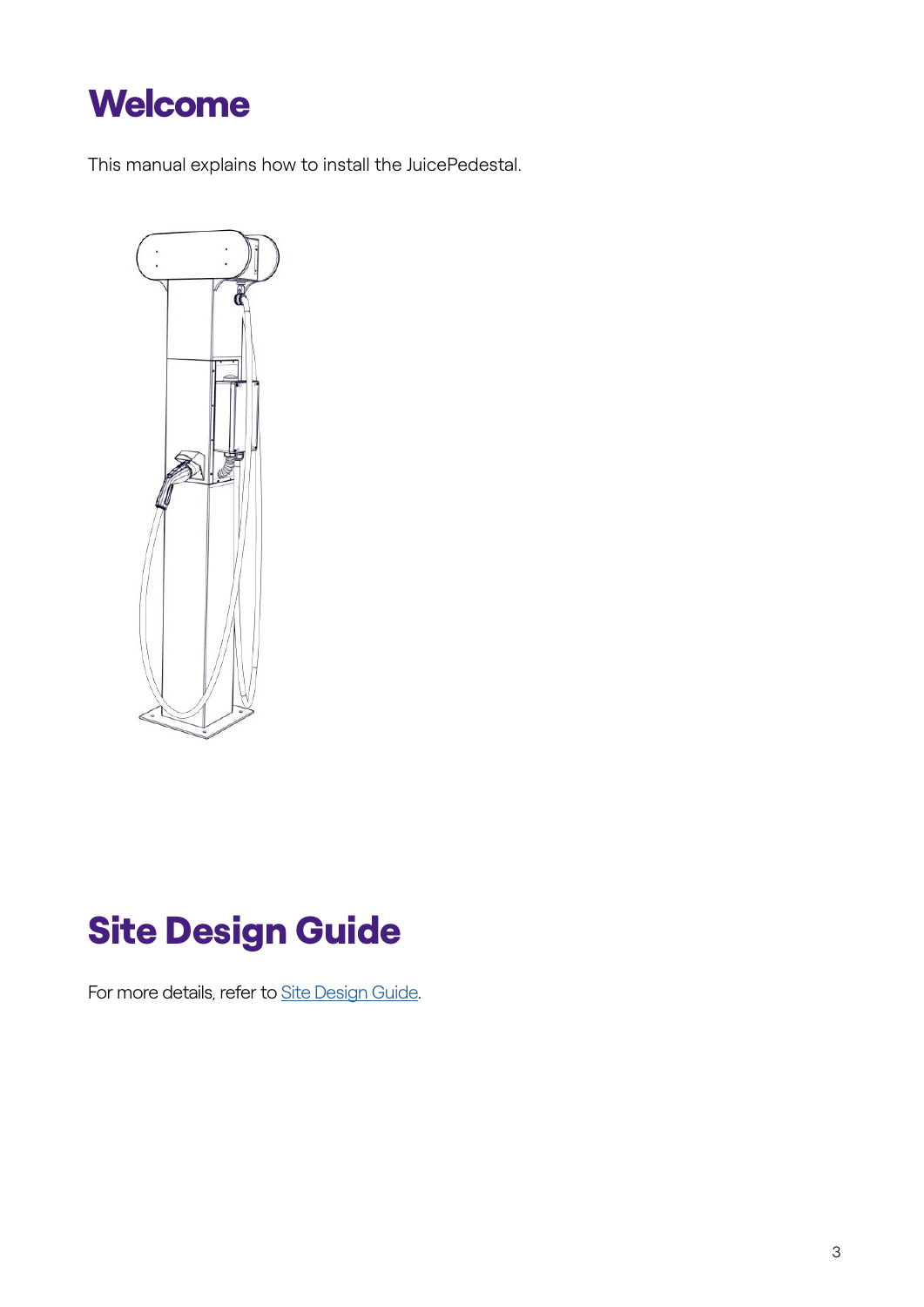## <span id="page-3-0"></span>Installation Area

Refer to the [Enel X Site Design Guide](https://docs-emobility.enelx.com/SiteDesign/SiteDesignGuide/welcome.html).

### Installation

Each JuiceBox must be on its own circuit. Refer to the [Wiring Design section of the Enel X](https://docs-emobility.enelx.com/SiteDesign/SiteDesignGuide/wiring_design.html)  [Site Design Guide](https://docs-emobility.enelx.com/SiteDesign/SiteDesignGuide/wiring_design.html) for additional information.

#### **NOTE**

> The JuicePedestal must be installed in accordance with the National Electrical Code (NFPA 70) and all applicable local jurisdiction requirements.



- > Junction Boxes must be UL Listed or UL Certified for outdoor-use due to local regulations, if necessary.
- > Conduit fittings must be liquid-tight and UL Listed or UL Certified for outdooruse.
- 1. Turn off the mains power to the hardwire connections.
- 2. Use a multimeter to ensure that there is no power at the hardwire connections.

#### $\sqrt{N}$  WARNING

Do not continue with the installation until the multimeter shows that there is no power at the hardwire connections to mains.

- 3. Route the mains power hardwire connection into the pedestal from the bottom, then position the pedestal onto the ground stud anchors.
- 4. Secure the pedestal to the ground stud anchors (refer to [Installation Area](https://support-emobility.enelx.com/hc/en-us/articles/4402417610907) for more information).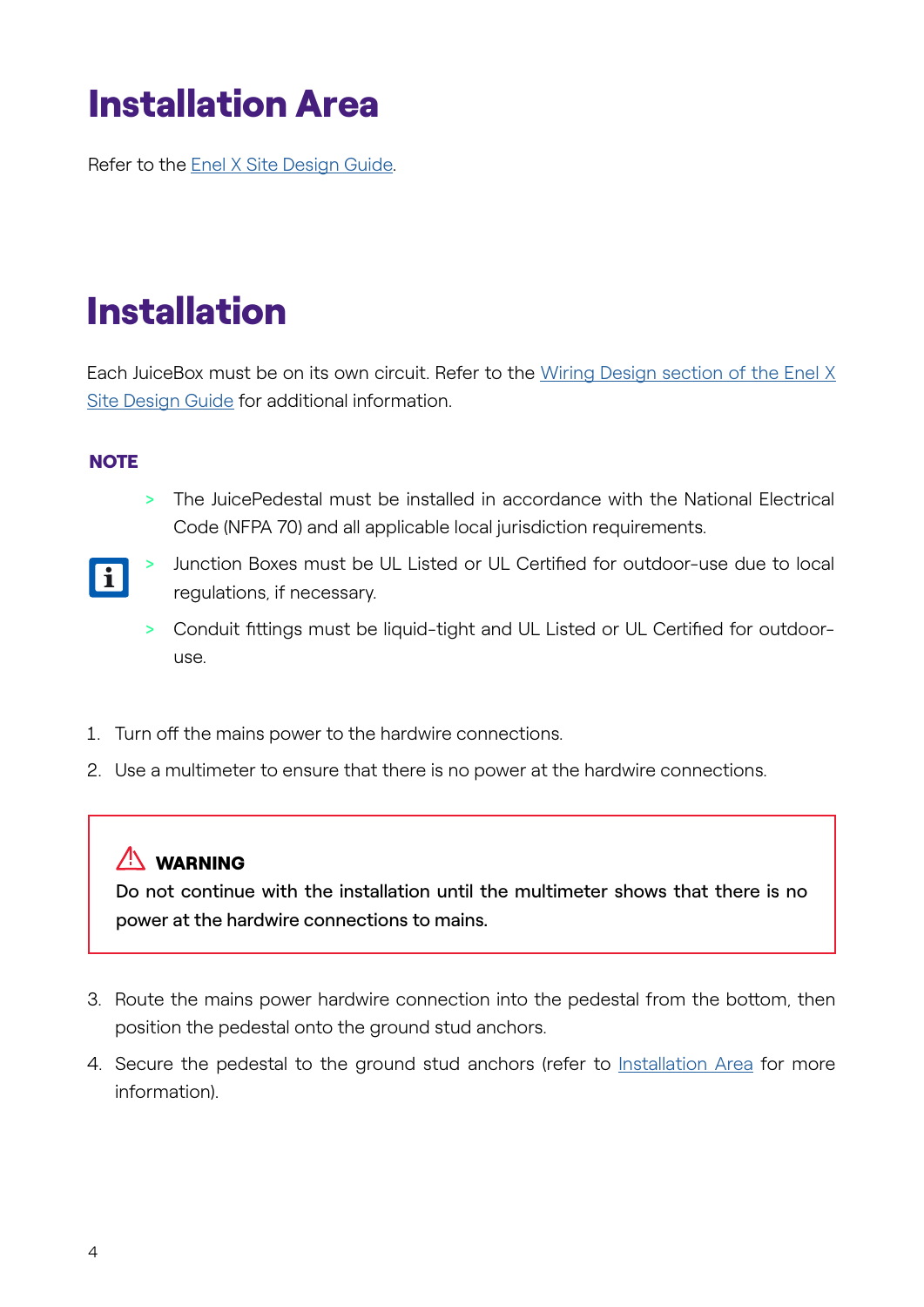

5. Release the 10 fasteners that secure the back plate to the pedestal. Remove the back plate.

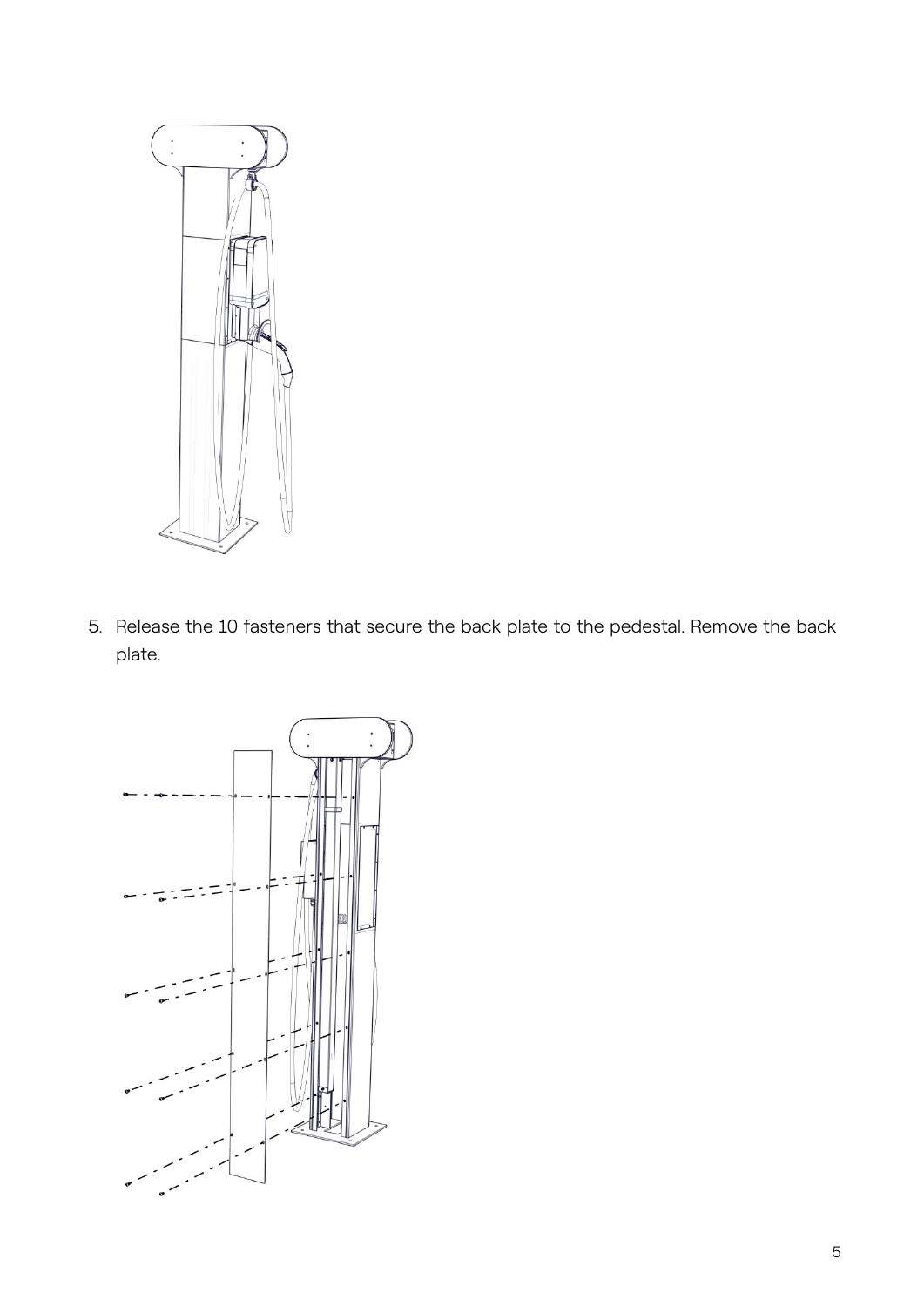6. For each JuiceBox, install a waterproof junction box to house the connection.

#### **NOTE**



The JuiceBox flex conduit has a diameter of 1 in.

7. Connect the mains power wires to the charging station wires.

| <b>BLACK</b> | <b>RED</b> | <b>GREEN</b> |
|--------------|------------|--------------|
|              | ാ          | Ground       |

- 8. Reinstall the back plate (refer to step 5).
- 9. Reconnect power to the hardwire connections. The charging stations turn on automatically.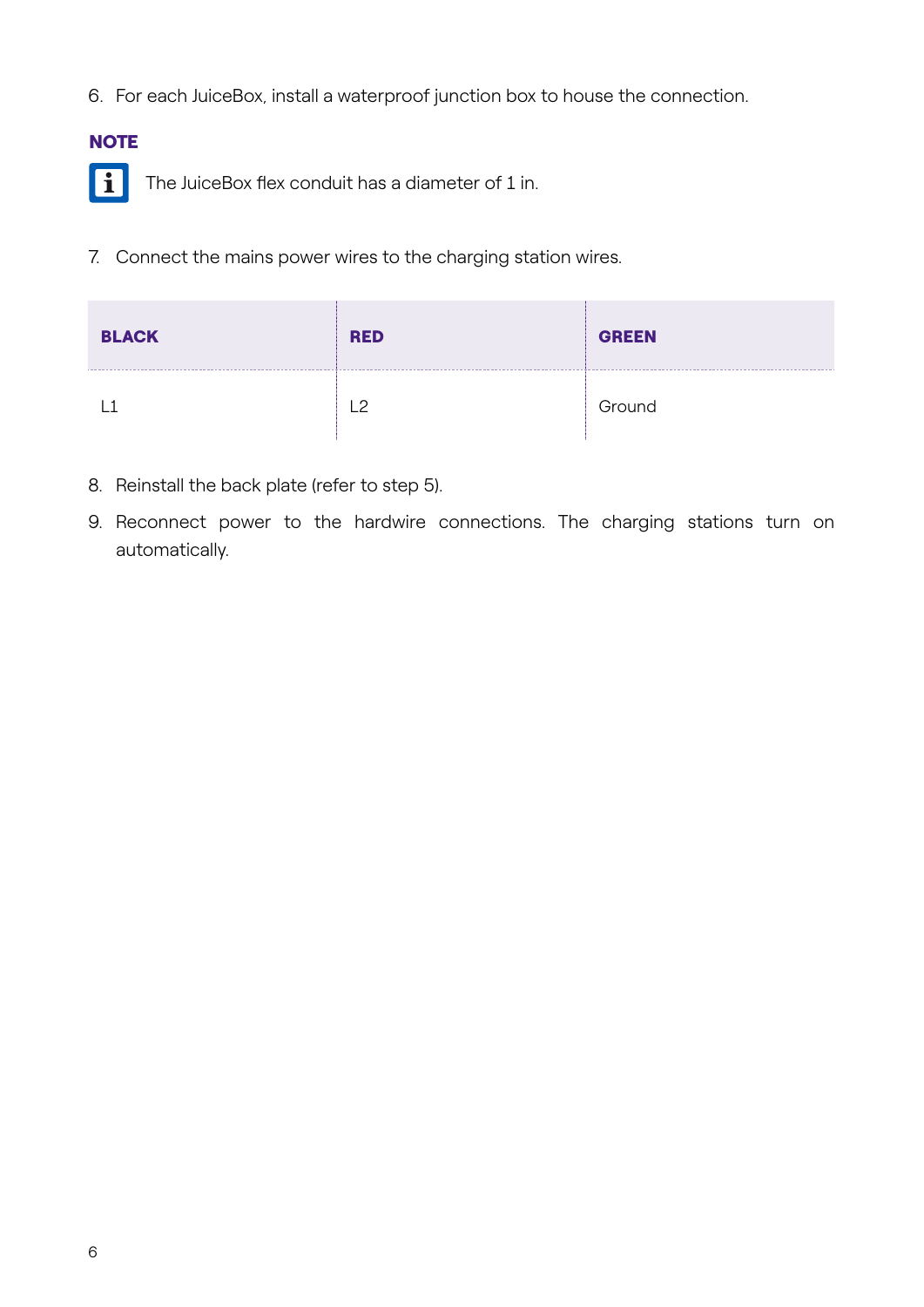## <span id="page-6-0"></span>Replace Retractor

This section describes how to replace a retractor.

#### **NOTE**



Do not discard any parts or fasteners unless explicitly instructed to do so.

1. Release the 10 fasteners that secure the back plate to the pedestal. Remove the back plate.



2. Release the 8 fasteners that secure the frontplate to the pedestal. Remove the frontplate.

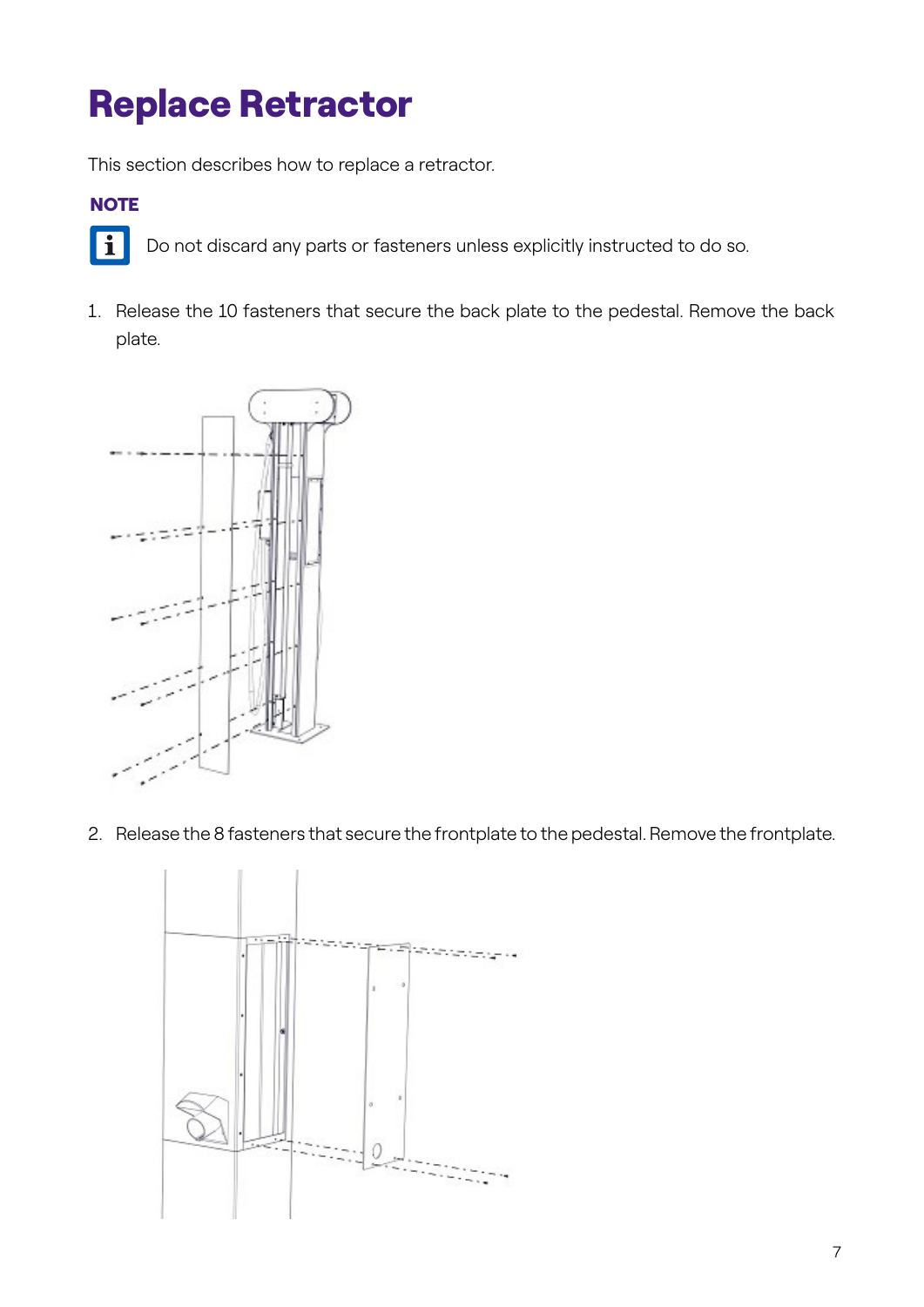3. Use a T9 Torx Security bit to release the fasteners that secure the top plate.



4. Release the screw that secures the cable holder ring, then release the cable holder ring from the retractor.



5. Use a pry tool to remove the locking rings from the cable holder ring. Remove the cable holder ring from the cable.

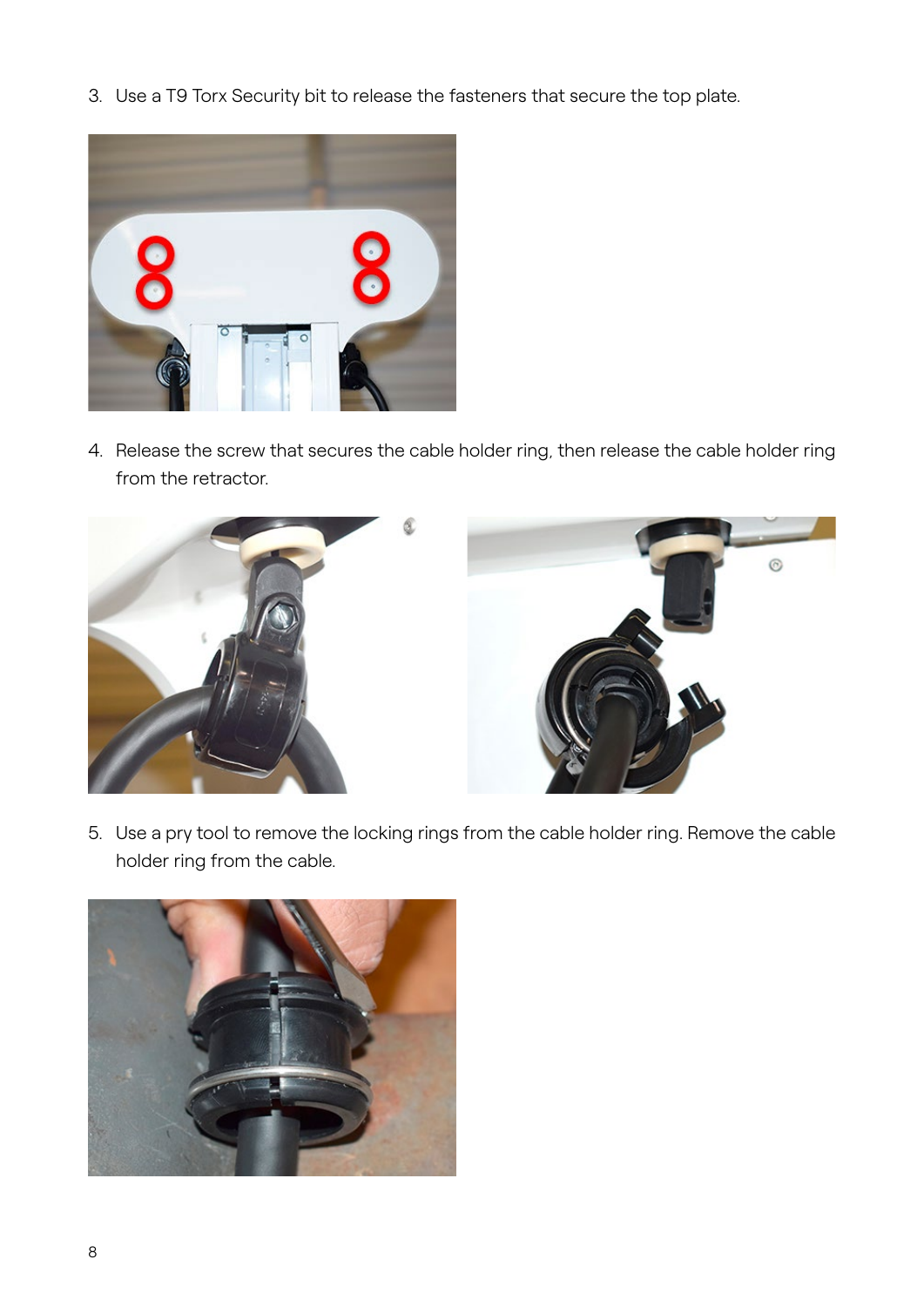6. While restraining the nut on the opposite side, use a 5/64 in hex key to release the fastener that secures the upper pole bracket to the pedestal. Remove the upper pole bracket from the pedestal.



7. Release the fasteners (x4) that secure the lower pole bracket from the pedestal.

#### **NOTE**

H Do not remove the lower pole bracket at this time.

#### **NOTE**



2 of the fasteners are not easily visible.

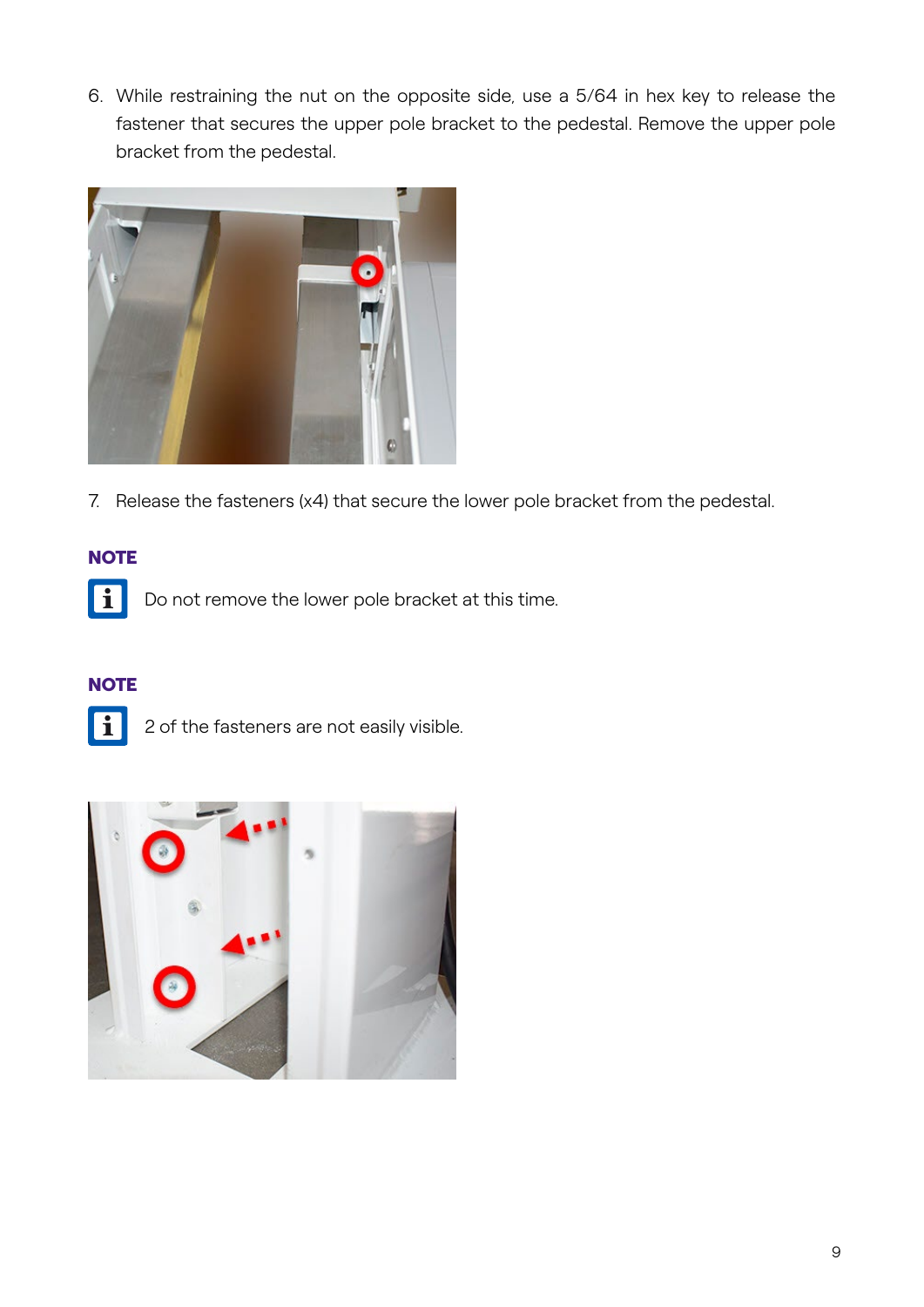8. Remove the retractor assembly by lifting it upwards, then out of the pedestal.

#### **NOTE**



The bracket from step 7 is removed as part of the retractor assembly.



9. While restraining the nut on the opposite side, use a 3/16 in hex key to release the fastener that secures the lower pole bracket to the retractor assembly.

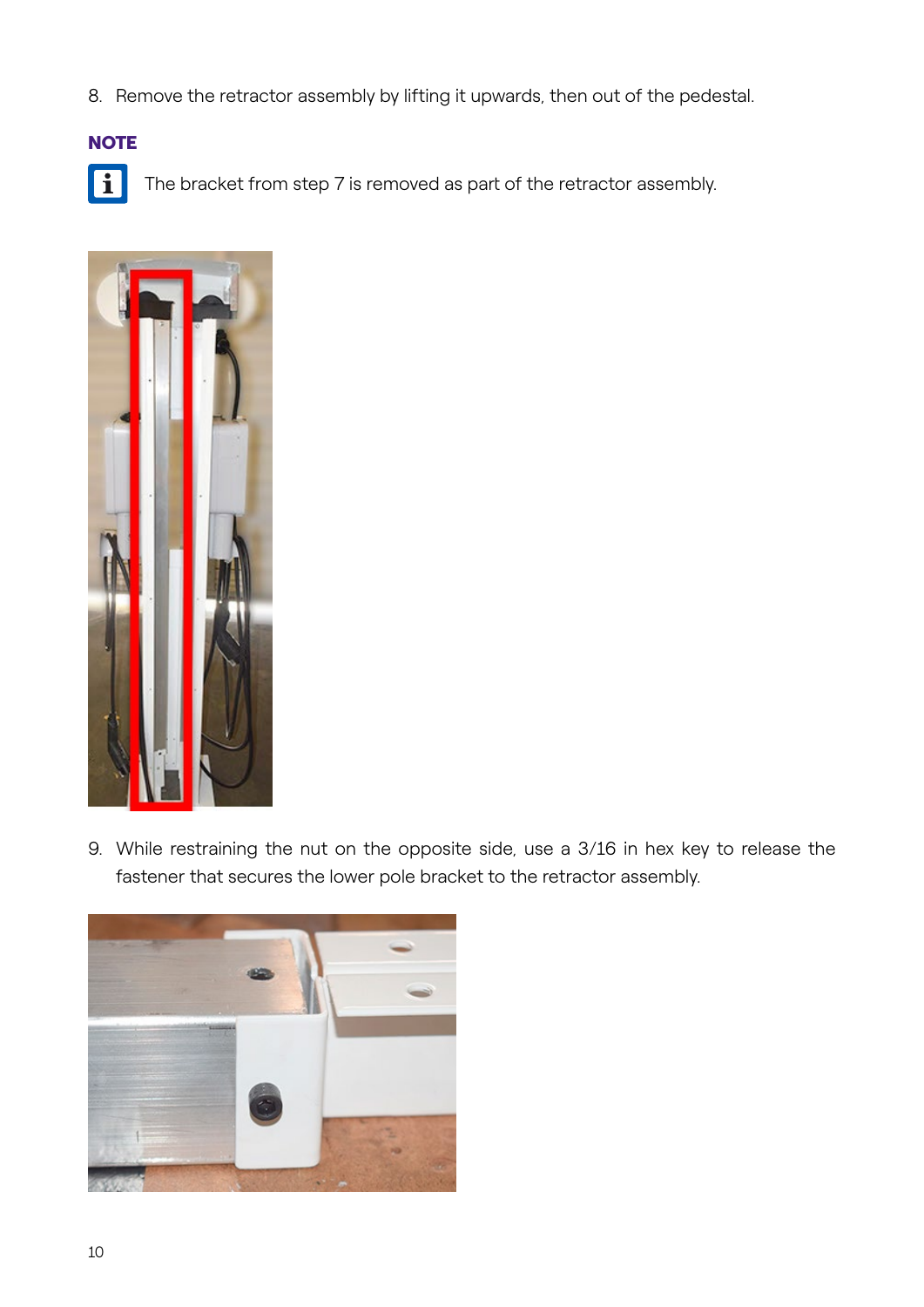- 10. Transfer the lower pole bracket to the new retractor assembly.
- 11. Position the retractor assembly within the pedestal (refer to step 8).
- 12. Reinstall the fasteners that secure the lower pole bracket to the pedestal (refer to step 7).

#### TIP



Hand tighten the front (visible) fasteners before installing the rear (hidden) fasteners. When all fasteners are hand-tight, fully tighten the hidden fasteners first, then fully tighten the visible fasteners.

13. Reinstall the fastener that secures the upper pole bracket to the pedestal (refer to step 6).

#### TIP



14. Untie the knot and remove the washer from the retractor cord.



15. Install the stopper:

#### **NOTE**



Read this entire step before continuing.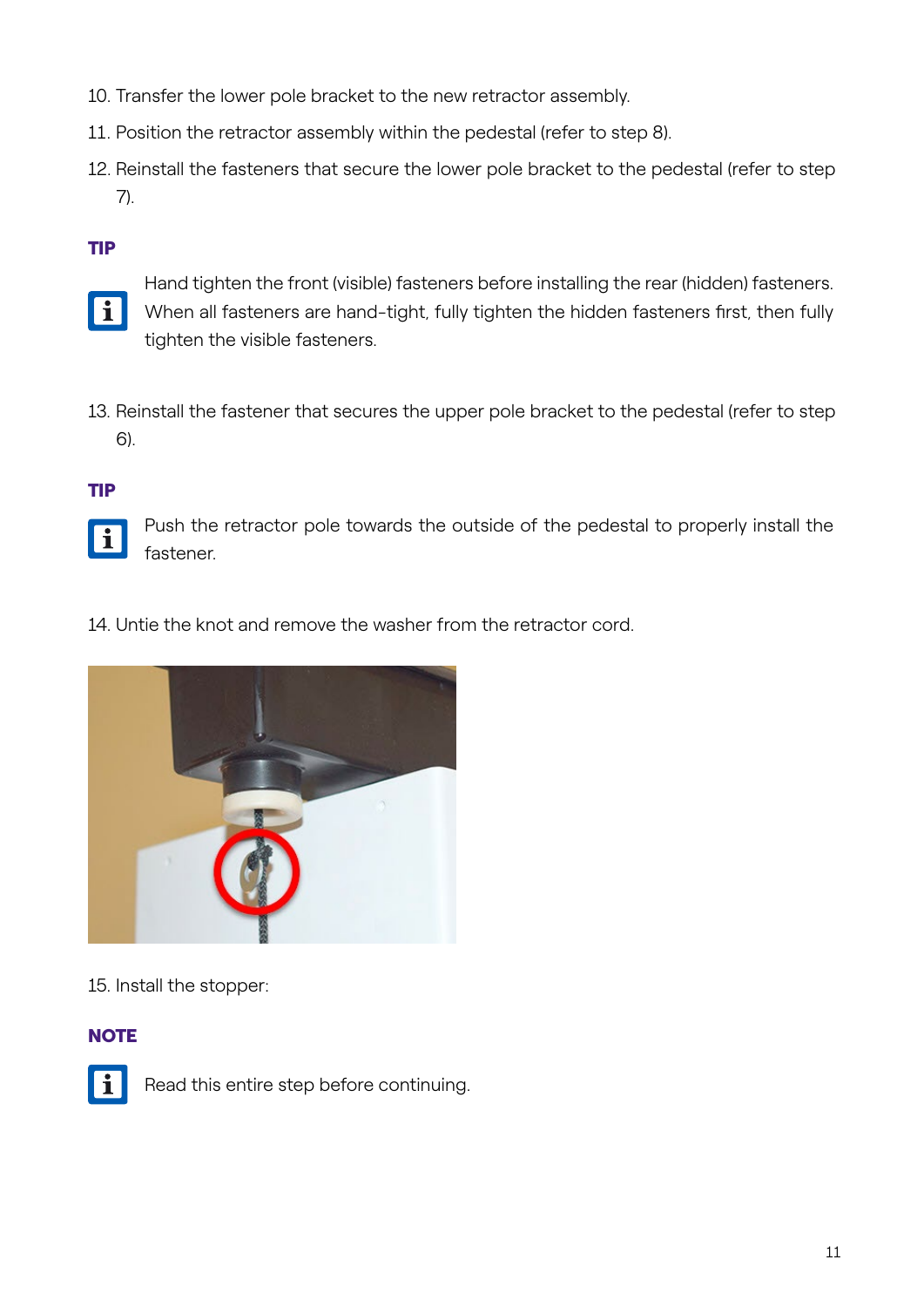- > Pull down on the retractor cord until you feel the tension from the counterweight, then pull the retractor cord out 1 additional inch. Hold the cord in this position.
- > While continuing to hold the cord in place from the previous step, install the stopper onto the retractor cord. Slide the stopper all the way to the top of the cord.



- > Use a marker to mark the position of the bottom of the stopper on the cord. Ensure that the stopper remains above this mark during the next steps.
- > Pull out the cord and tie a knot at the position that was marked previously.
- > Install the clamshell over the knot.



> Slide the stopper over the clamshell.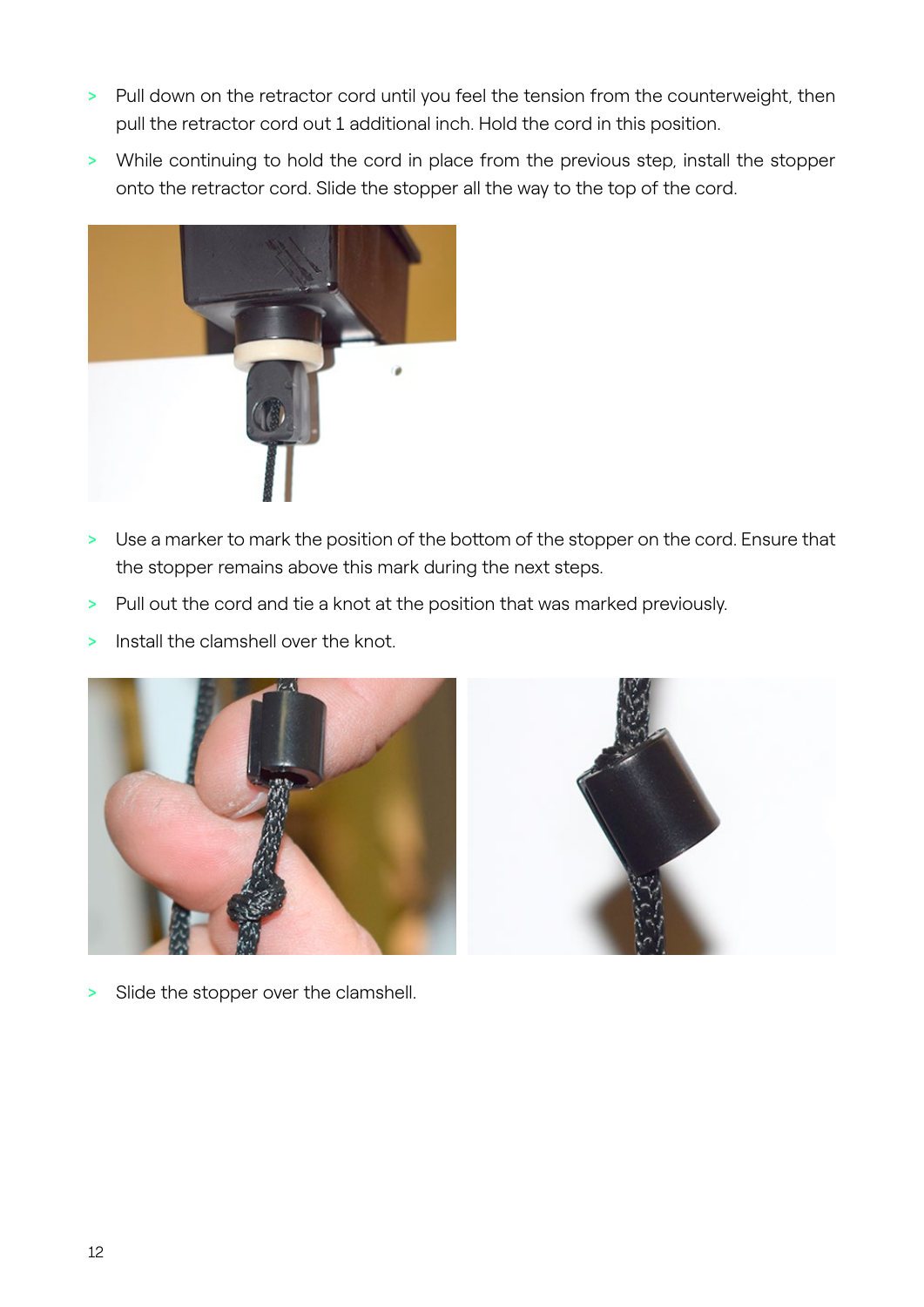

- > Cut any excess cord away from the base of the stopper. Use a lighter to melt the end of the cord to prevent fraying.
- > Let go of the cord so that the stopper rests inside its housing on the pedestal.
- 16. Pick up the charging cable from the charging cable holder. Fully lay out the charging cable onto the ground.
- 17. Create one loop in the charging cable, so that the base of the loop hangs one inch off the ground and the top of the loop is at the same height as the stopper. Mark the position on the cable that is at the same height as the stopper.

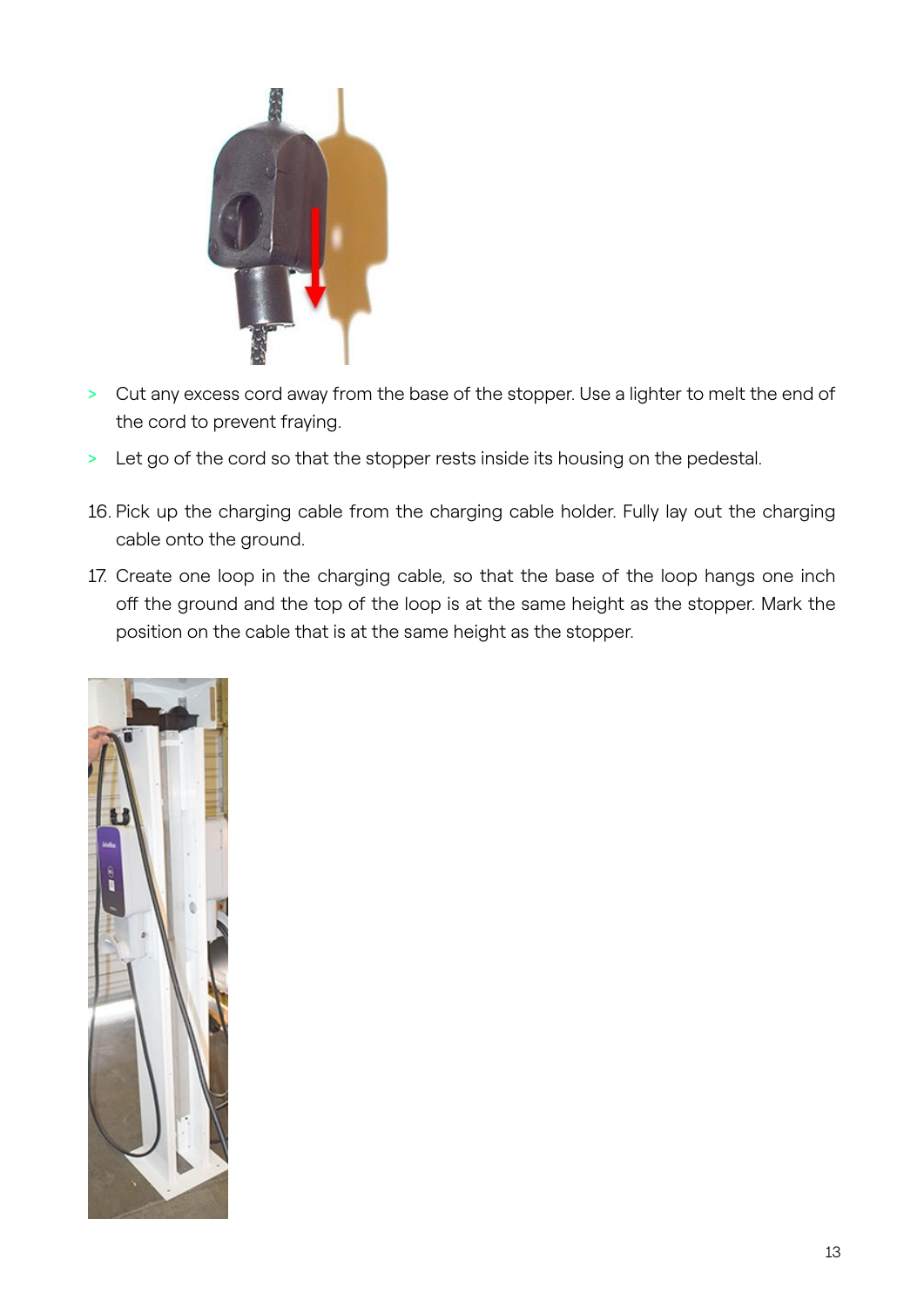- <span id="page-13-0"></span>18. Install the cable holder ring onto the cable at the position that was marked in the previous step (refer to step 5).
- 19. Install the cable holder ring onto the stopper (refer to step 4).
- 20.Reinstall the top plate (refer to step 3).
- 21. Reinstall the front plate (refer to step 2).
- 22.Reinstall the back plate (refer to step 1).

### Unattended Payment Terminal (UPT)

You can use Apple Pay, Google Pay, tap with the credit card, insert or swipe your credit card to pay for the charging of your EV through UPT. You can upgrade the JuicePedestal to include a UPT. This manual explains how to install an Unattended Payment Terminal (UPT) to the JuicePedestal.

1. Remove the old front panel from the JuicePedestal.

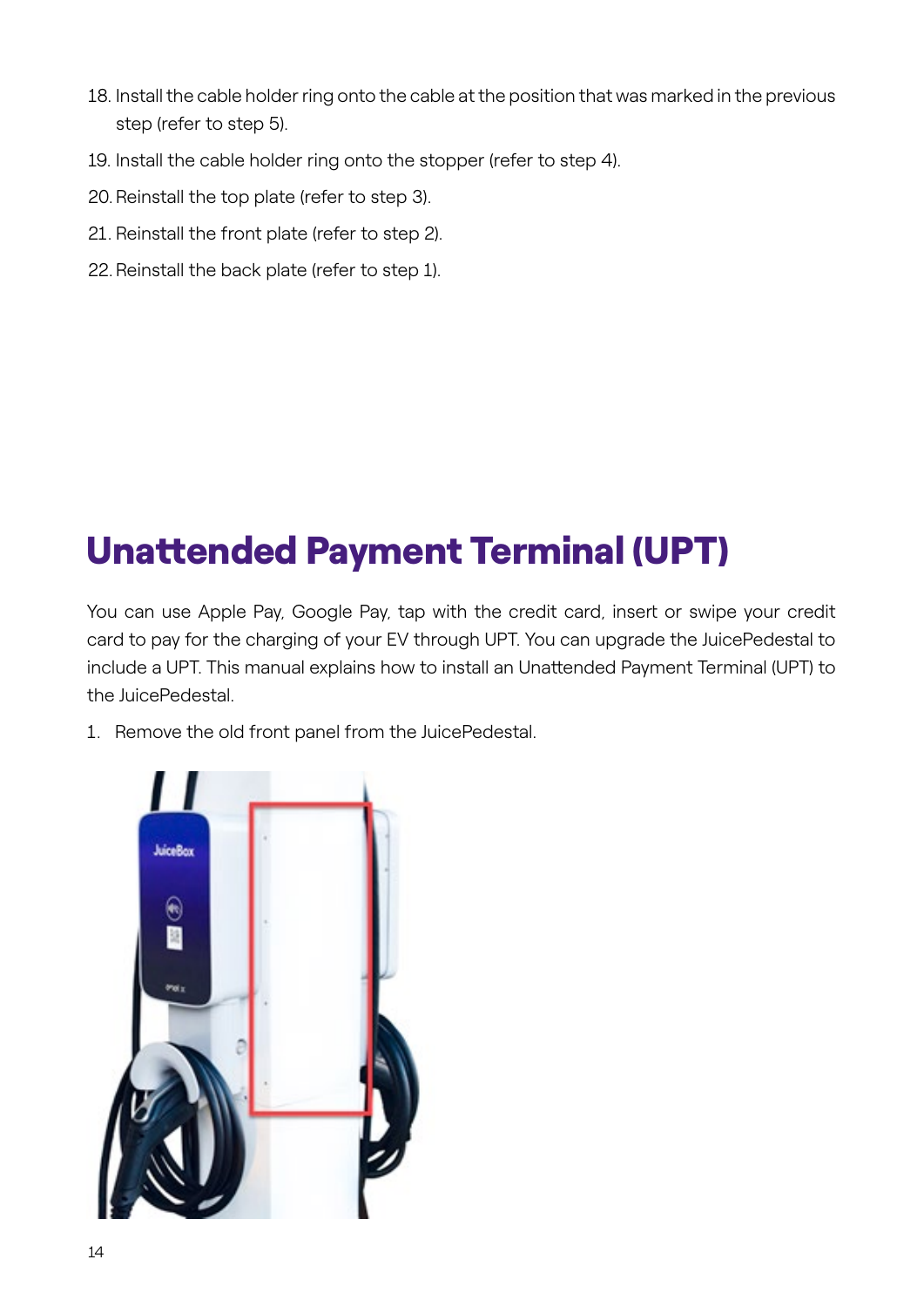2. Hold the UPT assembly near the JuicePedestal.



3. Connect the serial cables from both the JuiceBox to the RJ45 adapters on the back cover. Turn the cable connectors clockwise until they are latched.



4. Connect the SMA plug from the antenna to the SMA bulkhead on the back of the UPT and make sure the connection is tight.

#### **NOTE**



Apply the torque of 5 in lbs while connecting the SMA plug to the SMA bulkhead.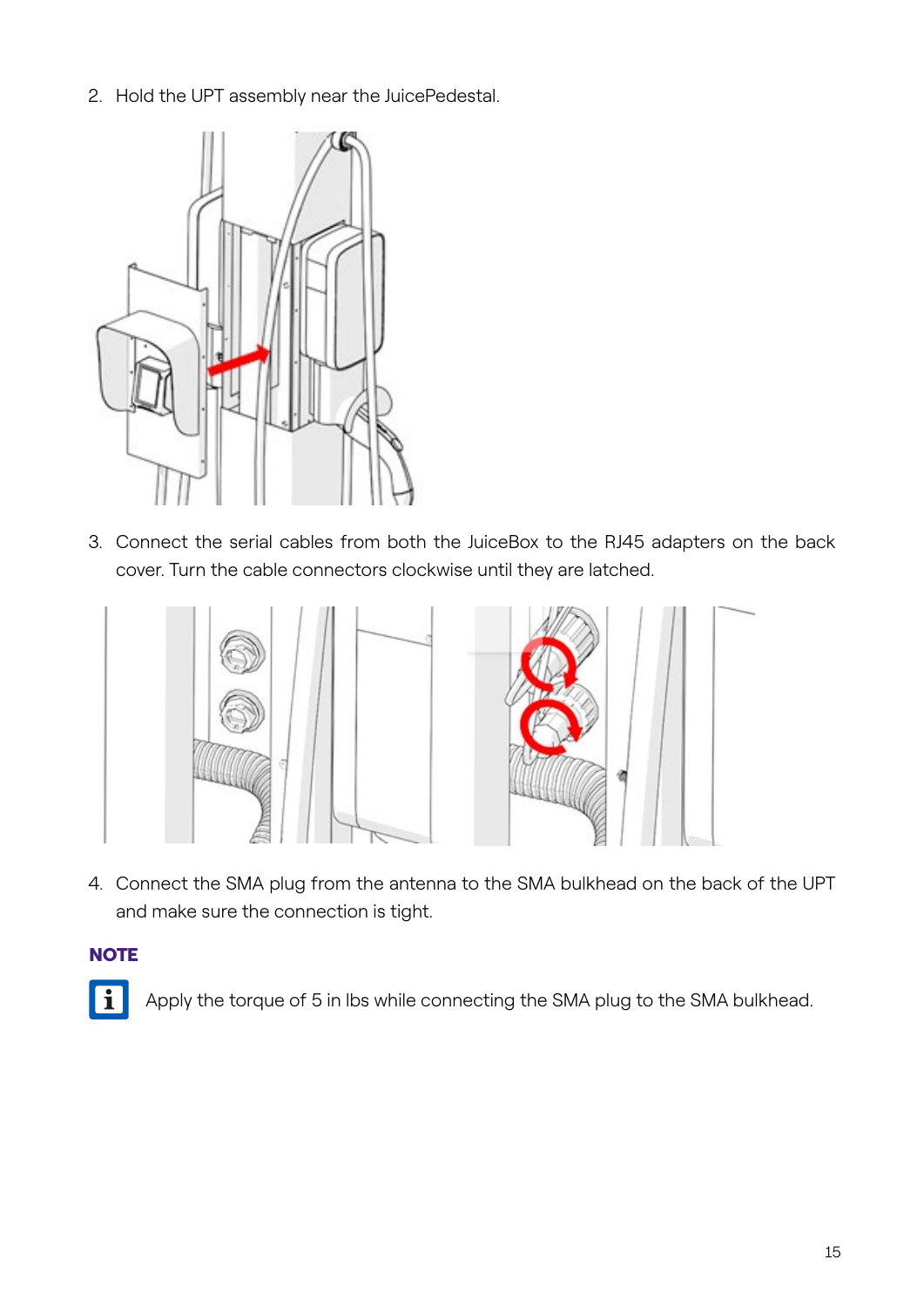





5. Place the whole UPT assembly on the JuicePedestal.

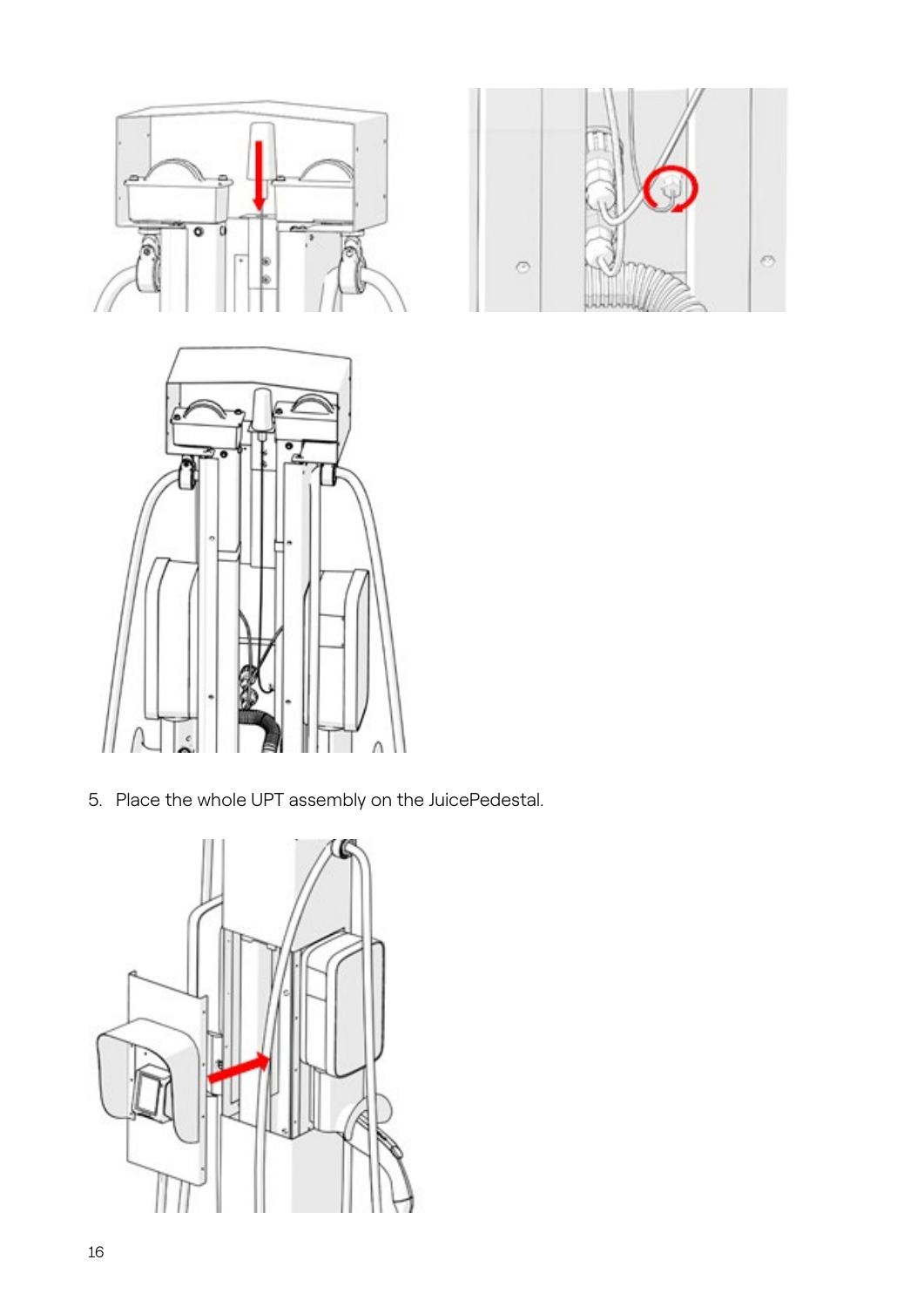<span id="page-16-0"></span>6. Install the screws (x8) from both the sides to secure the UPT assembly to the JuicePedestal.

#### **NOTE**

 $\overline{\mathbf{1}}$ 

Apply the torque of 5.2 in lbs to tighten the screws.



6. For more information, refer to [Frequently Asked Questions](https://support-emobility.enelx.com/hc/en-us/sections/4403264447771-Unattended-Payment-Terminal-UPT-) of UPT.

## Enterprise Setup

### **Introduction**

JuiceNet Enterprise has a host of powerful features for controlling the electric vehicle charging experience, both for you and for your customers.

Refer to the complete [JuiceNet Enterprise Manual.](https://docs-emobility.enelx.com/Enterprise/Welcome.html)

### **Quick Guide for Administrators**

#### **NOTE**



This section requires an account with **Heartland Payment Systems**. Do not begin this quick guide until your account has been established.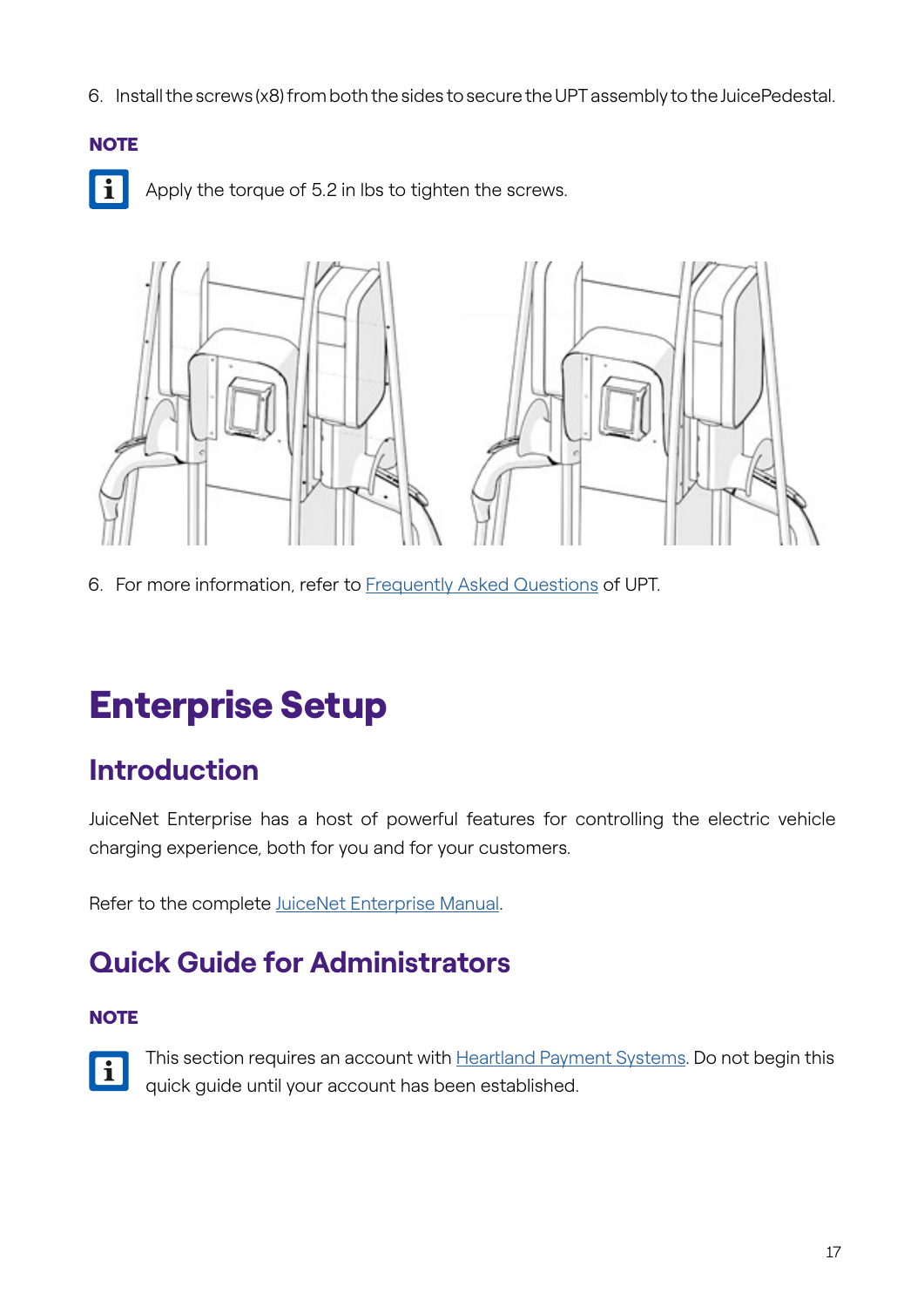- 1. Create a rate. **Rates** are payment structures. JuiceBox OpenPay can charge customers a flat fee for charging, or can charge based on the length of charging time or amount of electricity used. Refer to [Create Rate](https://docs-emobility.enelx.com/Enterprise/RateTopics/createRate.html) in the JuiceNet Enterprise Manual.
- 2. Create a **location**. A location represents one or more JuiceBox OpenPay devices in the same general area. We'll add the individual devices in the next step, but it's helpful to create the location first. Refer to [Add New Location](https://docs-emobility.enelx.com/Enterprise/LocationTopics/addNewLocation.html) in the JuiceNet Enterprise Manual.
- 3. Enable public access to the location. Refer to [Enable or Disable Public Access To Location](https://docs-emobility.enelx.com/Enterprise/LocationTopics/enableOrDisablePublicAccessToLocation.html)  in the JuiceNet Enterprise Manual.
- 4. Add individual JuiceBox OpenPay **devices** to your Dashboard. Refer to [Add New Device](https://docs-emobility.enelx.com/Enterprise/DeviceTopics/addSingleNewDevice.html) in the JuiceNet Enterprise Manual.
- 5. Set up the payment account:
- > In the upper right corner of the dashboard, select the **User Profile** icon. In the popup, select the **User Profile** icon.

| demo+ikea@emotorwerks.com<br>Retail |  |
|-------------------------------------|--|
| company Settings                    |  |
| Log out<br>$\mapsto$                |  |

> Select Payment Settings > Payment Terminal.